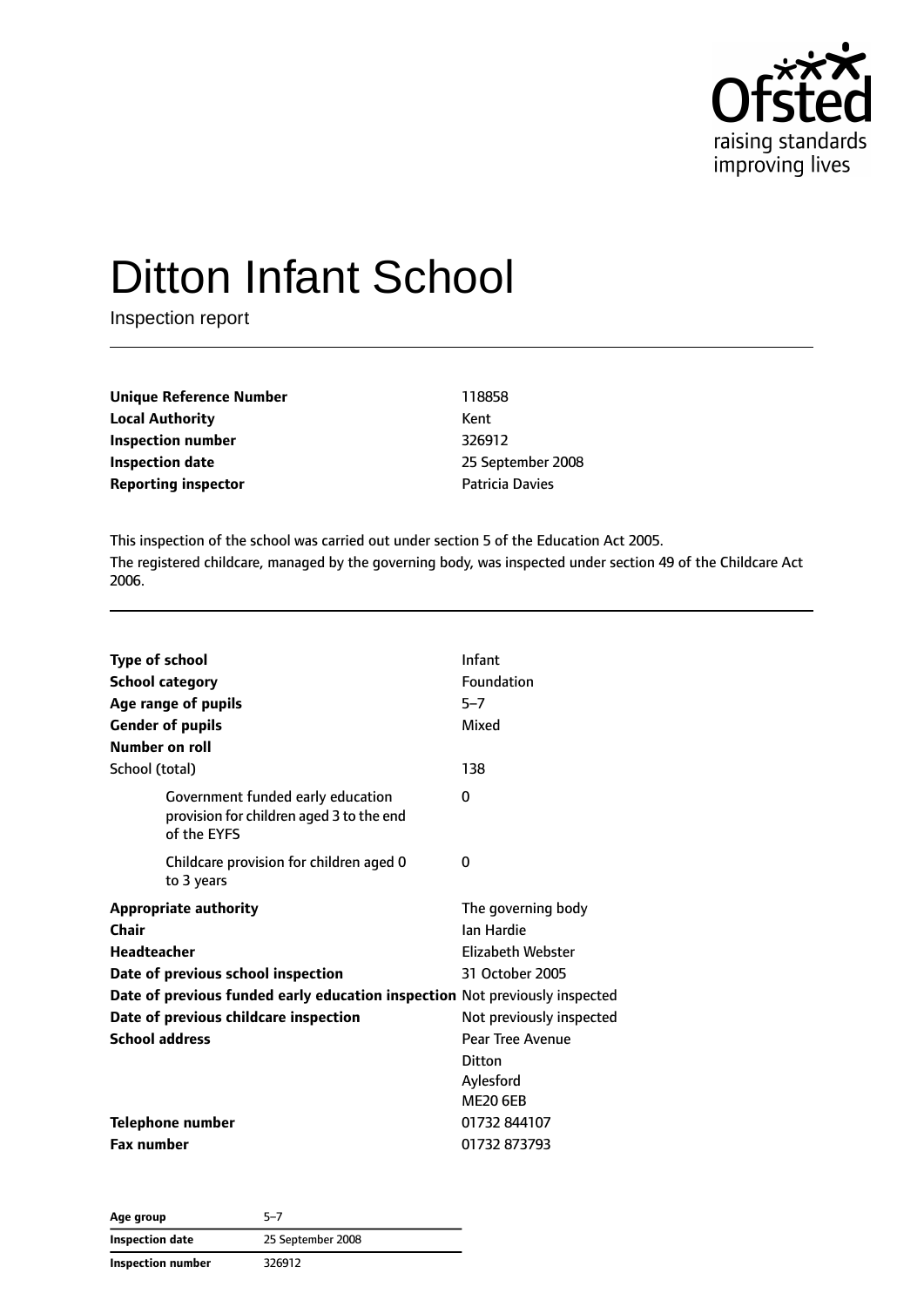.

<sup>©</sup> Crown copyright 2008

Website: www.ofsted.gov.uk

This document may be reproduced in whole or in part for non-commercial educational purposes, provided that the information quoted is reproduced without adaptation and the source and date of publication are stated.

Further copies of this report are obtainable from the school. Under the Education Act 2005, the school must provide a copy of this report free of charge to certain categories of people. A charge not exceeding the full cost of reproduction may be made for any other copies supplied.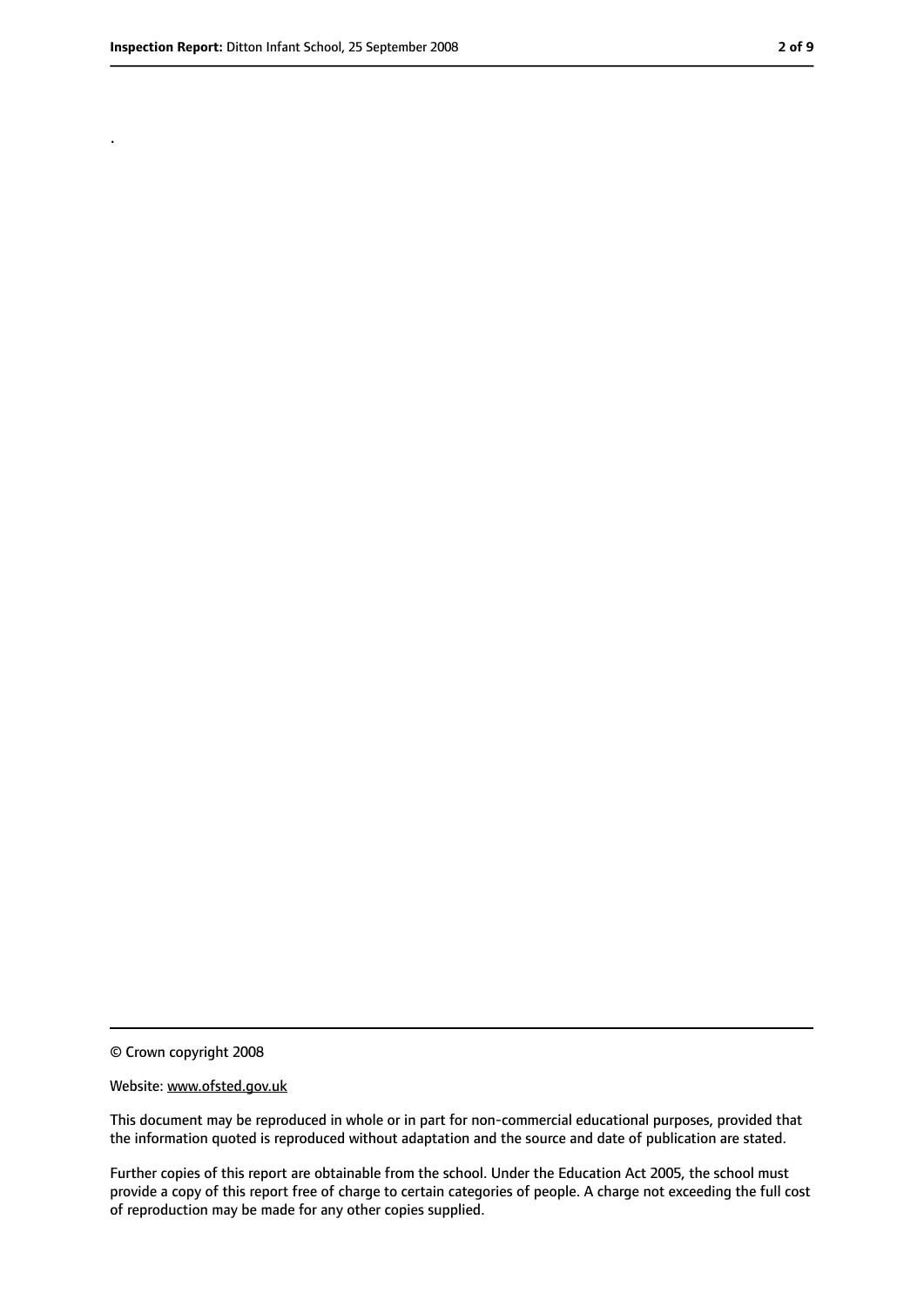## **Introduction**

The inspection was carried out by two Additional Inspectors, who evaluated the overall effectiveness of the school and investigated the following issues:

how successfully the use of practical activity and discussion has increased pupils' performance, particularly in reading and mathematics and especially to engage and motivate boys

the extent to which staff other than senior leaders evaluate and influence key areas of the school and develop leadership skills for the future

the impact of work to improve attendance and increase pupils' experience of cultures and traditions other than their own.

Evidence was gathered from visits to lessons, assessment information, pupils' work, school documentation, questionnaires returned by parents and discussion with staff, pupils, the chair of the governing body and a representative from the local authority. Other aspects of the school's work were not investigated in detail, but the inspection found no evidence to suggest that the school's own assessments, as given in its self-evaluation, were not justified, and these have been included where appropriate in this report.

## **Description of the school**

Most of the pupils attending Ditton Infants are from White British families. The few pupils from minority ethnic backgrounds speak English well. Children join the Early Years Foundation Stage (EYFS) into Reception either at the start of the school year in September, or in the following January. Numbers at the school have begun to rise and this means that a second Reception class is now formed to accommodate the January intake. The proportion of pupils with learning difficulties and/or disabilities is below average and a wide range of needs is represented within this small group. Two new class teachers have joined the school recently, one during last school year and one at the start of this term.

## **Key for inspection grades**

| Grade 1 | Outstanding  |
|---------|--------------|
| Grade 2 | Good         |
| Grade 3 | Satisfactory |
| Grade 4 | Inadequate   |
|         |              |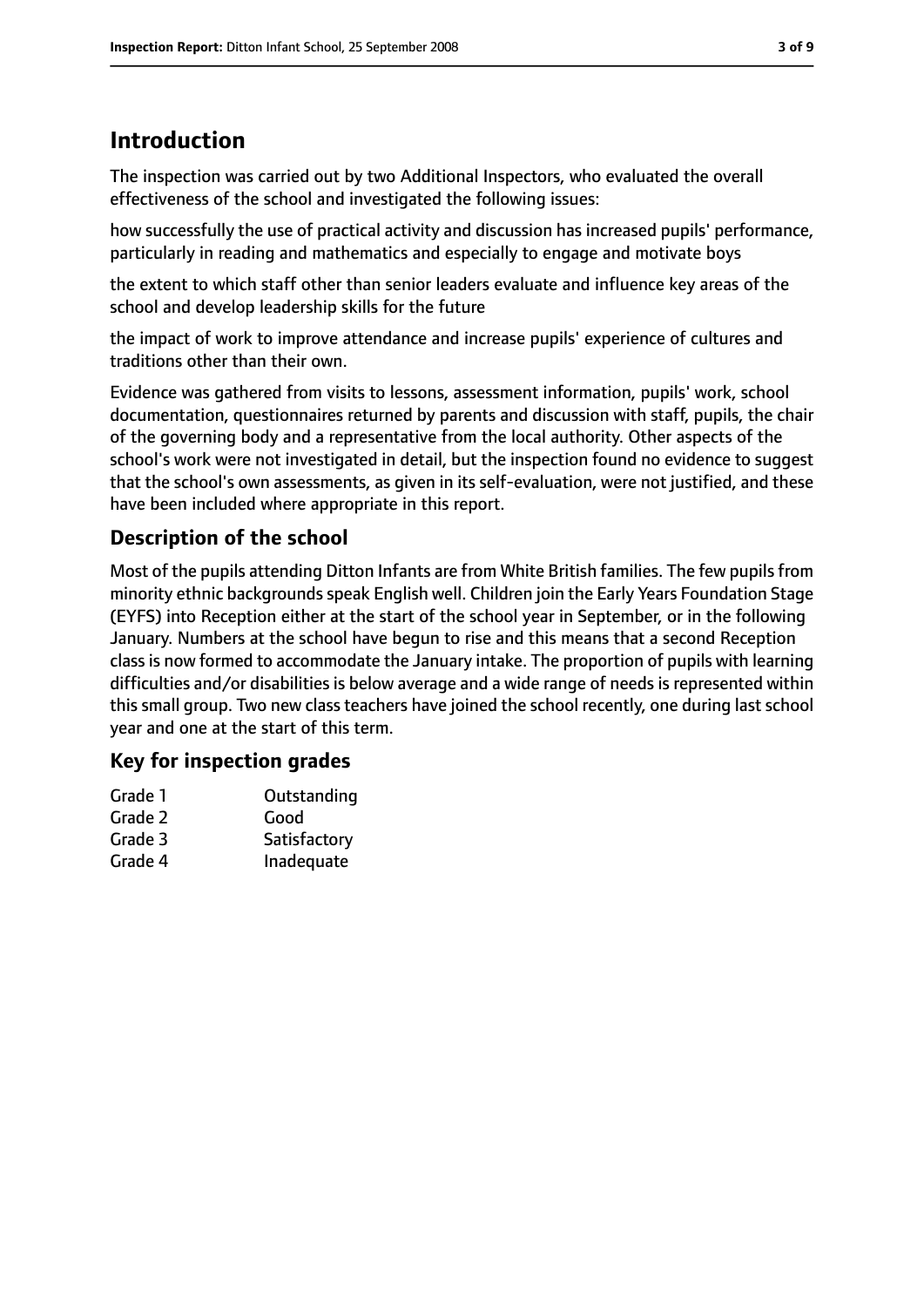## **Overall effectiveness of the school**

#### **Grade: 1**

Ditton Infants is an outstanding school. A good start in Reception and rapid rates of progress thereafter enable pupils to reach high standards by Year 2, most particularly in writing. Behind the school's success is the quiet and unassuming leadership of senior managers, who are constantly seeking to make things even better than they are already. High aspiration is a matter of course and applied equally to all groups of pupils. Consequently, those with learning difficulties and/or disabilities achieve as rapidly as other pupils, as do relatively lower attaining year groups. Targets for future attainment are unfailingly challenging and progress is monitored very closely to check that all pupils are on course to reach these demanding goals.

Pupils' outstanding personal qualities make a powerful contribution to their excellent achievement. A recurring theme among written comments from parents was children's enthusiasm for school and excitement about learning. 'My children really enjoy going to school,' one parent commented, 'and come home with a smile'. It is clear from what pupils say that they enjoy virtually everything the school has to offer, and that work in lessons is just as popular as playtime or having their lunch. Many attend the school's wide range of extra-curricular clubs, which have opportunities for everyone, including those in Reception. Parents praise the school's friendly, happy atmosphere and approachable staff. These strengths are particular features of the extremely caring and robust support for pupils' pastoral needs, safety and welfare. Pupils' mature and sensible awareness of safety, their very good relationships with each other and excellent behaviour reflect the school's success in this area of its work. Action taken in partnership with other local schools increased attendance last year from previously below average to broadly average levels. Over the first few weeks of this term, it has been higher still and above average.

Pupils' achievement is boosted by the cumulative effect of good teaching. A very small minority of parents expressed some concerns about the level of challenge, particularly in reading, but the school's readiness to adapt teaching strategies and planning to the needs of its pupils meansthat there is a good level of demand during lessons. Indeed, this high degree of flexibility marks out the curriculum's greatest strength. Much more use of practical activities, for instance, was intended to enhance achievement in mathematics and increase boys' attainment, but has proved to be equally effective with girls and boys. Indeed, pupils are always busy and productive during lessons, and keen to be involved. The use of computerised whiteboards is especially popular, and exciting topics and imaginative ways to present their work mean there is no reluctance among pupils to write! New initiatives, that allow for greater discussion and for pupils to evaluate their work, are becoming increasingly effective, but are at a relatively early stage, as is work to sharpen the use of marking and feedback. Additional support programmes for lower attaining pupils, the focused teaching of letter sounds and particular attention to more sophisticated reading skills – especially those that enable pupils to explore and examine texts – have proved to be successful. Acting on parents' comments, there is now a greater number and more varied choice of books going home, with guidance for parents on reading with their children and notebooks to record comments. Knowing that pupils needed a wider experience of communities beyond their own, the school has already established links in Europe and with a school locally that has pupils from a range of ethnic backgrounds.

The school has a clear agenda for improvement that comes from a detailed scrutiny of its academic information and the quality of provision. Its high level of self-evaluation and academic success demonstrate outstanding capacity for further improvement. Senior leaders are unfailing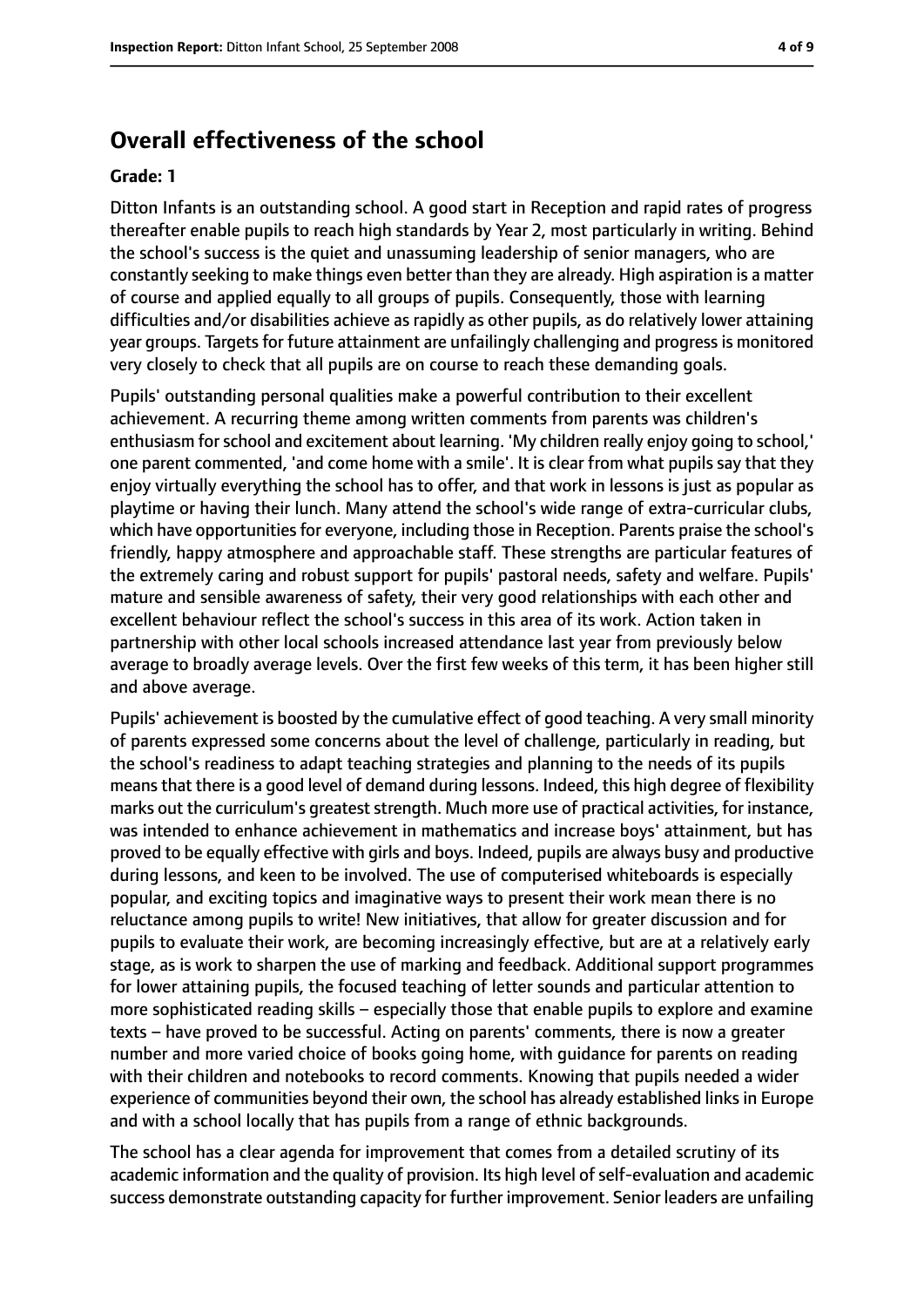in their quest for excellence, if somewhat modest and cautious in their judgements of the school's effectiveness. They carry many of the school's major areas of responsibility and have taken on more very recently as a result of changes to staff. This means that other members of staff do not have all the opportunities they should to share in the leadership of important areas of the school's work, monitor the impact of improvements or develop key leadership and management skills for the future. Governors provide the school with invaluable support as 'critical friends'. They are extremely well informed about the school's work and performance and ensure that funds are directed towards improvements that are to the full benefit of the children.

### **Effectiveness of the Early Years Foundation Stage**

#### **Grade: 2**

Although there is some variation between each year group, attainment on entry to Reception is broadly as expected. Good progress during this first year results in above average standards on entry to Year 1 and means that children are already well on their way to reaching the high standards achieved at Year 2. There is considerable attention to children's well-being. This high level of commitment is illustrated in extremely happy, confident children. Although they have only very recently started school, children are already working happily with others and responding positively during class discussions. Despite the concerns of a few parents about communication between home and school, liaison with parents at this stage is crucially strong. Parents very much appreciate the opportunity to spend time with their child in school and share information with staff. These visits are followed up with a further opportunity to review how things are going a little further down the line.

Children thoroughly enjoy the many imaginative activities. Independent tasks are balanced carefully with direct teaching and adult support. Early assessments pinpoint those children in need of additional support and staff are constantly drawing assessment information from direct observation. Good leadership is reflected in the close support given to new staff. Improvement to children's outdoor learning is a school priority, with money set aside to develop the facilities further. Much of the grassed and garden areas, for example, are in need of some care and maintenance and there is no covered area to allow for the use of this outside space in all weathers. The school already has the development of a covered area in hand and is awaiting the planning permission necessary to make a start.

#### **What the school should do to improve further**

- Ensure that all members of staff share in the leadership of important areas of the school's work, monitor the impact of improvements and develop key leadership and management skills for the future.
- Develop and maintain facilities for outdoor education in the EYFS to a high standard so that children can make full use of this resource throughout the year to extend their learning.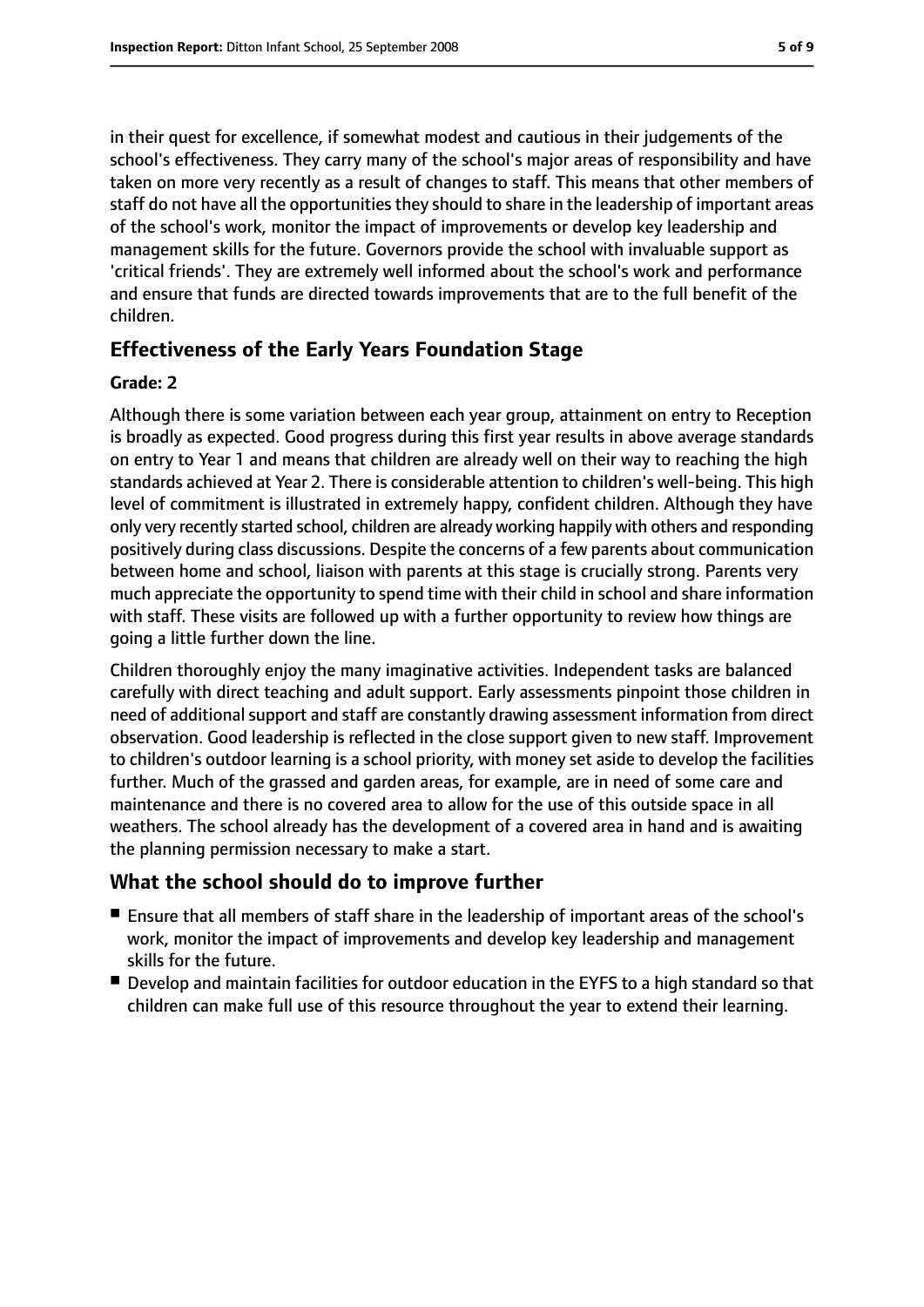**Any complaints about the inspection or the report should be made following the procedures set out in the guidance 'Complaints about school inspection', which is available from Ofsted's website: www.ofsted.gov.uk.**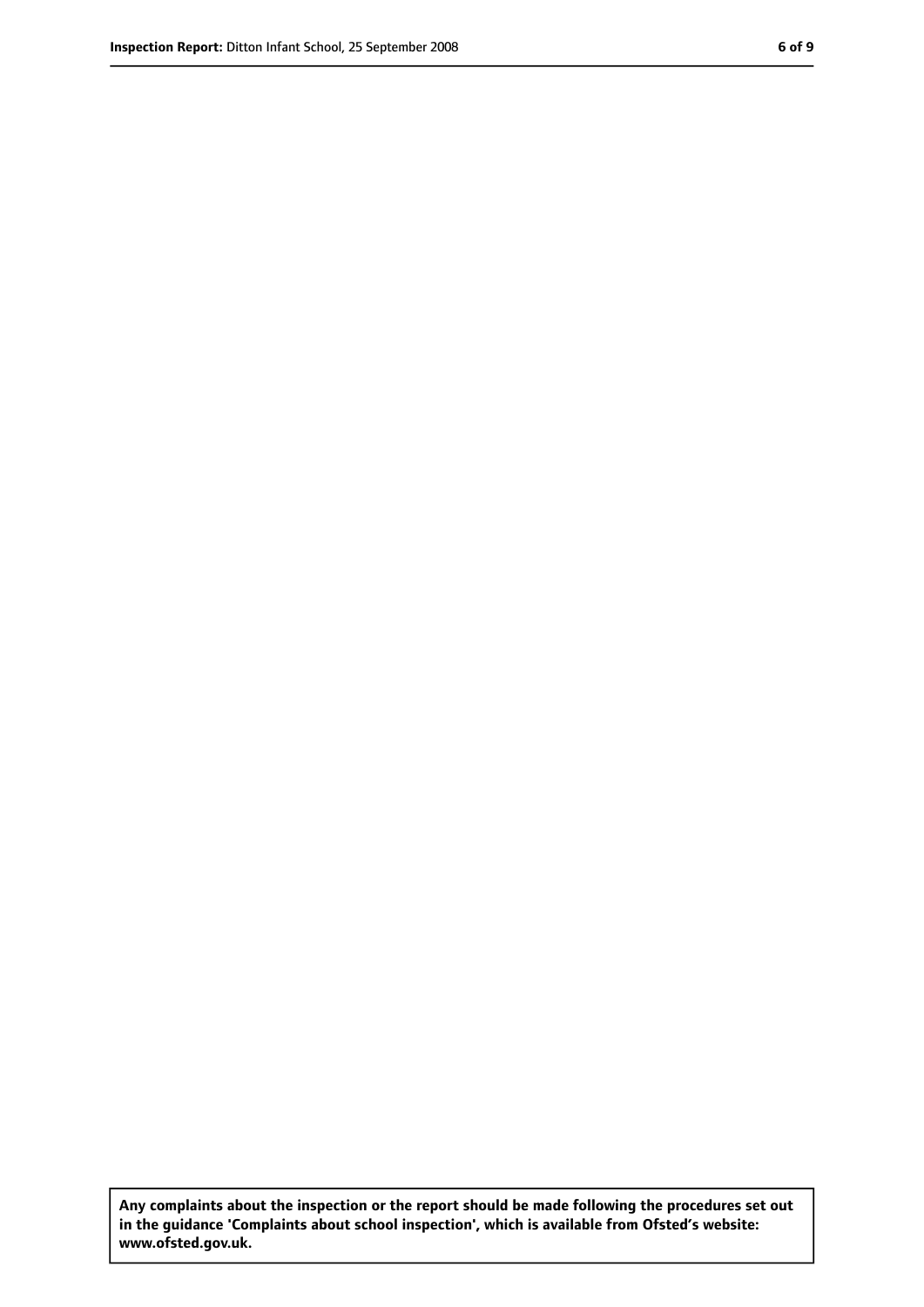# **Inspection judgements**

| ˈ Key to judgements: grade 1 is outstanding, grade 2 good, grade 3 satisfactory, and | <b>School</b>  |
|--------------------------------------------------------------------------------------|----------------|
| arade 4 inadequate                                                                   | <b>Overall</b> |

### **Overall effectiveness**

| How effective, efficient and inclusive is the provision of<br>education, integrated care and any extended services in meeting the<br>needs of learners? |     |
|---------------------------------------------------------------------------------------------------------------------------------------------------------|-----|
| Effective steps have been taken to promote improvement since the last<br>inspection                                                                     | Yes |
| How well does the school work in partnership with others to promote learners'<br>well being?                                                            |     |
| The capacity to make any necessary improvements                                                                                                         |     |

## **Effectiveness of the Early Years Foundation Stage**

| How effective is the provision in meeting the needs of children in the<br>EYFS?                |  |
|------------------------------------------------------------------------------------------------|--|
| How well do children in the EYFS achieve?                                                      |  |
| How good are the overall personal development and well-being of the children<br>I in the EYFS? |  |
| How effectively are children in the EYFS helped to learn and develop?                          |  |
| How effectively is the welfare of children in the EYFS promoted?                               |  |
| How effectively is provision in the EYFS led and managed?                                      |  |

#### **Achievement and standards**

| How well do learners achieve?                                                               |  |
|---------------------------------------------------------------------------------------------|--|
| $\vert$ The standards <sup>1</sup> reached by learners                                      |  |
| $\mid$ How well learners make progress, taking account of any significant variations $\mid$ |  |
| between groups of learners                                                                  |  |
| How well learners with learning difficulties and/or disabilities make progress              |  |

### **Annex A**

<sup>&</sup>lt;sup>1</sup>Grade 1 - Exceptionally and consistently high; Grade 2 - Generally above average with none significantly below average; Grade 3 - Broadly average to below average; Grade 4 - Exceptionally low.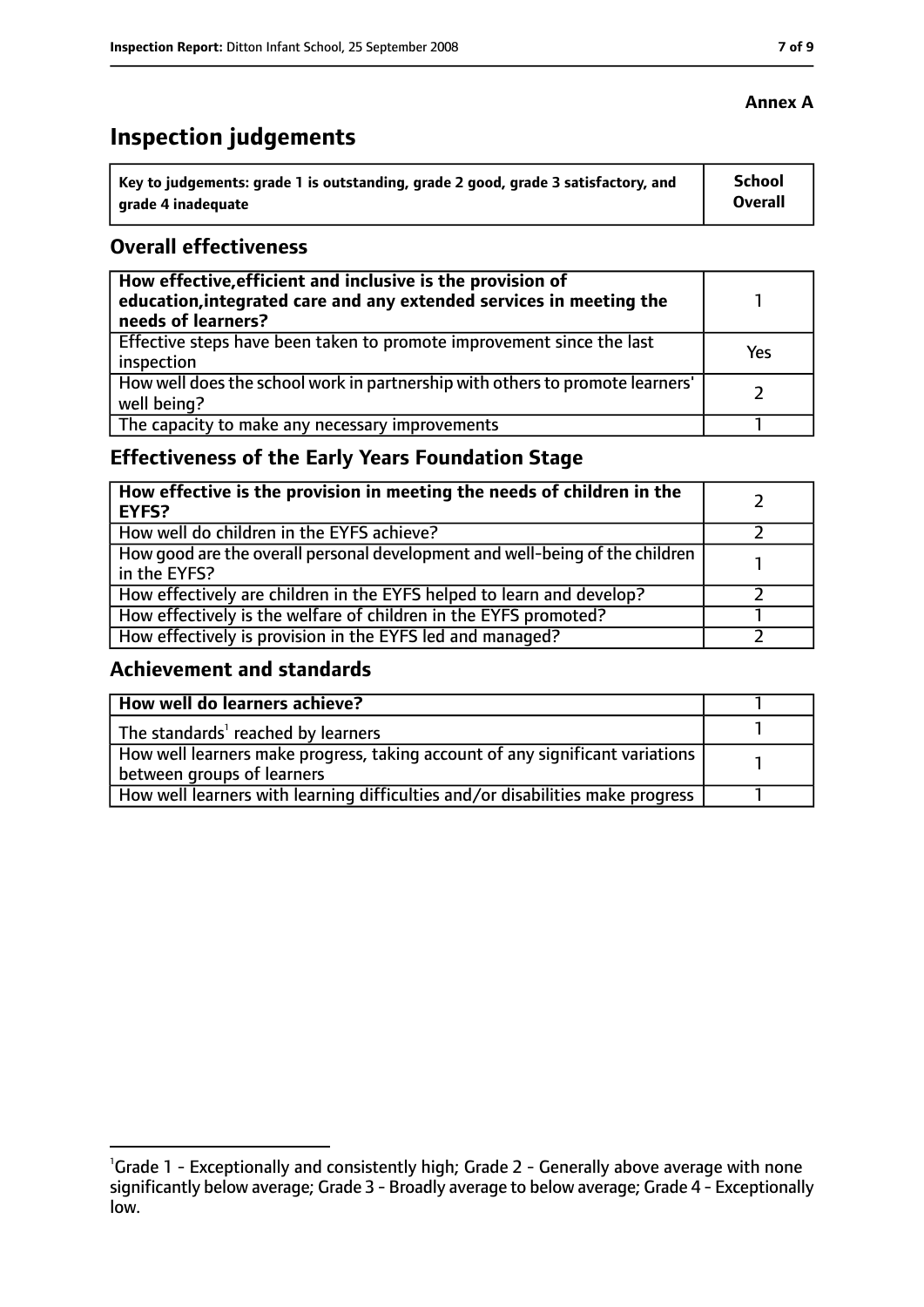## **Personal development and well-being**

| How good are the overall personal development and well-being of the<br>learners?                                 |  |
|------------------------------------------------------------------------------------------------------------------|--|
| The extent of learners' spiritual, moral, social and cultural development                                        |  |
| The extent to which learners adopt healthy lifestyles                                                            |  |
| The extent to which learners adopt safe practices                                                                |  |
| The extent to which learners enjoy their education                                                               |  |
| The attendance of learners                                                                                       |  |
| The behaviour of learners                                                                                        |  |
| The extent to which learners make a positive contribution to the community                                       |  |
| How well learners develop workplace and other skills that will contribute to<br>their future economic well-being |  |

# **The quality of provision**

| How effective are teaching and learning in meeting the full range of<br>learners' needs?              |  |
|-------------------------------------------------------------------------------------------------------|--|
| How well do the curriculum and other activities meet the range of needs and<br>interests of learners? |  |
| How well are learners cared for, quided and supported?                                                |  |

## **Leadership and management**

| How effective are leadership and management in raising achievement<br>and supporting all learners?                                              |           |
|-------------------------------------------------------------------------------------------------------------------------------------------------|-----------|
| How effectively leaders and managers at all levels set clear direction leading<br>to improvement and promote high quality of care and education |           |
| How effectively leaders and managers use challenging targets to raise standards                                                                 |           |
| The effectiveness of the school's self-evaluation                                                                                               |           |
| How well equality of opportunity is promoted and discrimination eliminated                                                                      |           |
| How well does the school contribute to community cohesion?                                                                                      |           |
| How effectively and efficiently resources, including staff, are deployed to<br>achieve value for money                                          |           |
| The extent to which governors and other supervisory boards discharge their<br>responsibilities                                                  |           |
| Do procedures for safequarding learners meet current government<br>requirements?                                                                | Yes       |
| Does this school require special measures?                                                                                                      | <b>No</b> |
| Does this school require a notice to improve?                                                                                                   | No        |